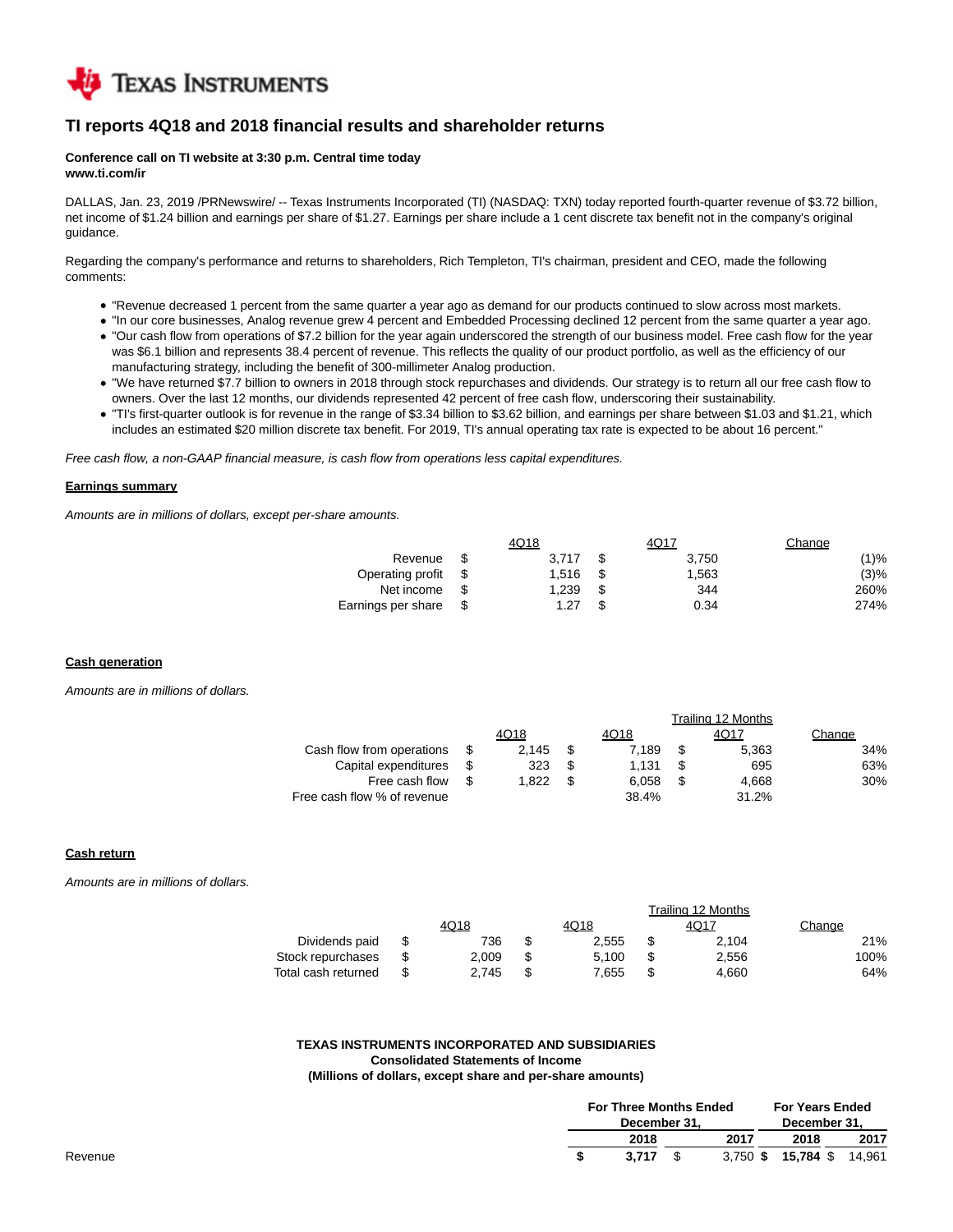| Cost of revenue (COR)                      | 1,310 |      | 1,310    | 5,507      | 5,347 |
|--------------------------------------------|-------|------|----------|------------|-------|
| Gross profit                               | 2,407 |      | 2,440    | 10,277     | 9,614 |
| Research and development (R&D)             | 400   |      | 386      | 1,559      | 1,508 |
| Selling, general and administrative (SG&A) | 414   |      | 409      | 1,684      | 1,694 |
| Acquisition charges                        | 79    |      | 79       | 318        | 318   |
| Restructuring charges/other                | (2)   |      | 3        | 3          | 11    |
| Operating profit                           | 1,516 |      | 1,563    | 6,713      | 6,083 |
| Other income (expense), net (OI&E)         | 23    |      | 8        | 98         | 75    |
| Interest and debt expense                  | 36    |      | 21       | 125        | 78    |
| Income before income taxes                 | 1,503 |      | 1,550    | 6,686      | 6,080 |
| Provision for income taxes                 | 264   |      | 1,206    | 1,106      | 2,398 |
| Net income                                 | 1,239 |      | 344S     | $5,580$ \$ | 3,682 |
| Diluted earnings per common share          | 1.27  | - \$ | $.34$ \$ | $5.59$ \$  | 3.61  |
| Average shares outstanding (millions):     |       |      |          |            |       |
| Basic                                      | 953   |      | 985      | 970        | 991   |
| <b>Diluted</b>                             | 970   |      | 1,007    | 990        | 1,012 |
| Cash dividends declared per common share   | .77   |      | $.62$ \$ | $2.63~\$$  | 2.12  |
| <b>Supplemental Information</b>            |       |      |          |            |       |

Provision for income taxes is based on the following:

| Operating taxes (calculated using the estimated annual effective tax rate)<br>Discrete tax items<br>Provision for income taxes (effective taxes) | 277<br>(13)<br>264 | 476 \$<br>730<br>$.206$ \$ | $1.304$ \$<br>(198)<br>1.106 \$ | 1.858<br>540<br>2.398 |
|--------------------------------------------------------------------------------------------------------------------------------------------------|--------------------|----------------------------|---------------------------------|-----------------------|
| Effective tax rate                                                                                                                               | 18%                | 78%                        | 17%                             | 39%                   |

Our annual operating tax rate, which does not include discrete tax items, was 20 percent compared with 31 percent in the prior year.

A portion of net income is allocated to unvested restricted stock units (RSUs) on which we pay dividend equivalents. Diluted EPS is calculated using the following:

| Net income                                       | 239 | 344 S | 5.580 \$ | 3,682 |
|--------------------------------------------------|-----|-------|----------|-------|
| Income allocated to RSUs                         |     |       | (42)     | (33)  |
| Income allocated to common stock for diluted EPS |     | 341S  | 5.538    | 3.649 |

# **TEXAS INSTRUMENTS INCORPORATED AND SUBSIDIARIES**

# **Consolidated Balance Sheets**

**(Millions of dollars, except share amounts)**

|                                                            | December 31. |            |         |  |  |
|------------------------------------------------------------|--------------|------------|---------|--|--|
|                                                            |              | 2018       | 2017    |  |  |
| <b>Assets</b>                                              |              |            |         |  |  |
| Current assets:                                            |              |            |         |  |  |
| Cash and cash equivalents                                  | \$           | $2,438$ \$ | 1,656   |  |  |
| Short-term investments                                     |              | 1,795      | 2,813   |  |  |
| Accounts receivable, net of allowances of (\$19) and (\$8) |              | 1,207      | 1,278   |  |  |
| Raw materials                                              |              | 181        | 126     |  |  |
| Work in process                                            |              | 1,070      | 1,089   |  |  |
| Finished goods                                             |              | 966        | 742     |  |  |
| Inventories                                                |              | 2,217      | 1,957   |  |  |
| Prepaid expenses and other current assets                  |              | 440        | 1,030   |  |  |
| Total current assets                                       |              | 8,097      | 8,734   |  |  |
| Property, plant and equipment at cost                      |              | 5,425      | 4,789   |  |  |
| Accumulated depreciation                                   |              | (2, 242)   | (2,125) |  |  |
| Property, plant and equipment                              |              | 3,183      | 2,664   |  |  |
| Long-term investments                                      |              | 251        | 268     |  |  |
| Goodwill                                                   |              | 4,362      | 4,362   |  |  |
| Acquisition-related intangibles                            |              | 628        | 946     |  |  |
| Deferred tax assets                                        |              | 295        | 264     |  |  |
| Capitalized software licenses                              |              | 89         | 110     |  |  |
| Overfunded retirement plans                                |              | 92         | 208     |  |  |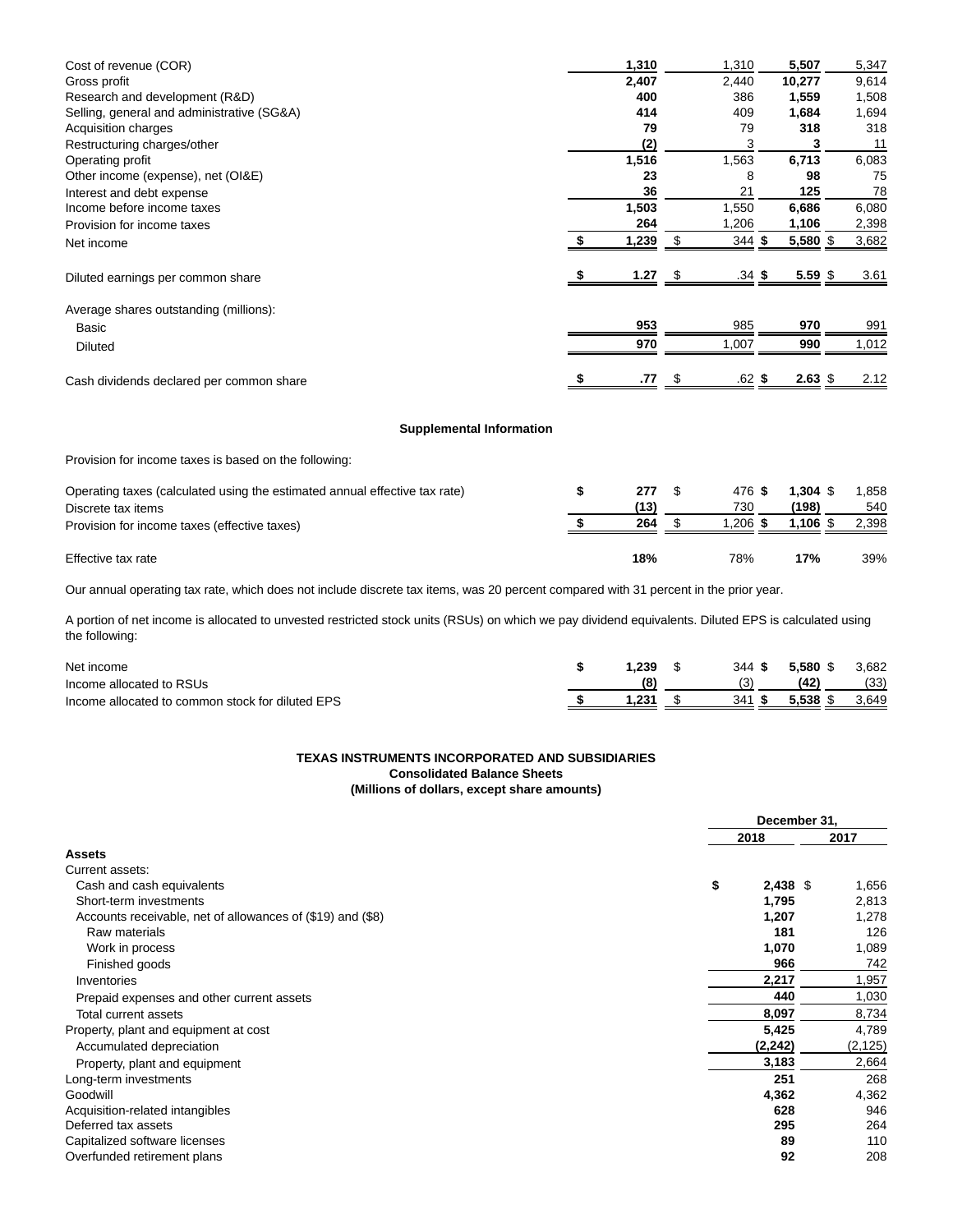| Other long-term assets                                             | 140               | 86        |
|--------------------------------------------------------------------|-------------------|-----------|
| <b>Total assets</b>                                                | $17,137$ \$       | 17,642    |
| Liabilities and stockholders' equity                               |                   |           |
| <b>Current liabilities:</b>                                        |                   |           |
| Current portion of long-term debt                                  | \$<br>749 \$      | 500       |
| Accounts payable                                                   | 478               | 466       |
| Accrued compensation                                               | 724               | 722       |
| Income taxes payable                                               | 103               | 128       |
| Accrued expenses and other liabilities                             | 420               | 442       |
| <b>Total current liabilities</b>                                   | 2,474             | 2,258     |
| Long-term debt                                                     | 4,319             | 3,577     |
| Underfunded retirement plans                                       | 118               | 89        |
| Deferred tax liabilities                                           | 42                | 78        |
| Other long-term liabilities                                        | 1,190             | 1,303     |
| <b>Total liabilities</b>                                           | 8,143             | 7,305     |
| Stockholders' equity:                                              |                   |           |
| Preferred stock, \$25 par value. Authorized - 10,000,000 shares    |                   |           |
| Participating cumulative preferred - None issued                   |                   |           |
| Common stock, \$1 par value. Authorized $-2,400,000,000$ shares    |                   |           |
| Shares issued - 1,740,815,939                                      | 1,741             | 1,741     |
| Paid-in capital                                                    | 1,950             | 1,776     |
| Retained earnings                                                  | 37,906            | 34,662    |
| Treasury common stock at cost                                      |                   |           |
| Shares: 2018 - 795,665,646; 2017 - 757,657,217                     | (32, 130)         | (27, 458) |
| Accumulated other comprehensive income (loss), net of taxes (AOCI) | (473)             | (384)     |
| Total stockholders' equity                                         | 8,994             | 10,337    |
| Total liabilities and stockholders' equity                         | $17,137$ \$<br>\$ | 17,642    |

## **TEXAS INSTRUMENTS INCORPORATED AND SUBSIDIARIES Consolidated Statements of Cash Flows (Millions of dollars)**

|                                                 |      | <b>For Three Months Ended</b><br>December 31, |      |         | <b>For Years Ended</b><br>December 31, |          |  |          |
|-------------------------------------------------|------|-----------------------------------------------|------|---------|----------------------------------------|----------|--|----------|
|                                                 | 2018 | 2017                                          | 2018 |         |                                        | 2017     |  |          |
| Cash flows from operating activities            |      |                                               |      |         |                                        |          |  |          |
| Net income                                      | \$   | 1,239                                         | \$   | 344S    |                                        | 5,580 \$ |  | 3,682    |
| Adjustments to net income:                      |      |                                               |      |         |                                        |          |  |          |
| Depreciation                                    |      | 158                                           |      | 133     |                                        | 590      |  | 539      |
| Amortization of acquisition-related intangibles |      | 79                                            |      | 79      |                                        | 318      |  | 318      |
| Amortization of capitalized software            |      | 12                                            |      | 12      |                                        | 46       |  | 47       |
| Stock compensation                              |      | 42                                            |      | 45      |                                        | 232      |  | 242      |
| Gains on sales of assets                        |      | (3)                                           |      |         |                                        | (3)      |  |          |
| Deferred taxes                                  |      | (23)                                          |      | 159     |                                        | (105)    |  | 112      |
| Increase (decrease) from changes in:            |      |                                               |      |         |                                        |          |  |          |
| Accounts receivable                             |      | 378                                           |      | 299     |                                        | 71       |  | (7)      |
| Inventories                                     |      | (101)                                         |      | (49)    |                                        | (282)    |  | (167)    |
| Prepaid expenses and other current assets       |      | 101                                           |      | 33      |                                        | 669      |  | 76       |
| Accounts payable and accrued expenses           |      | (13)                                          |      | 70      |                                        | (7)      |  | 51       |
| Accrued compensation                            |      | 105                                           |      | 82      |                                        | (7)      |  | (3)      |
| Income taxes payable                            |      | 147                                           |      | 694     |                                        | 158      |  | 468      |
| Changes in funded status of retirement plans    |      | 10                                            |      | (15)    |                                        | 36       |  | 21       |
| Other                                           |      | 14                                            |      | 43      |                                        | (107)    |  | (16)     |
| Cash flows from operating activities            |      | 2,145                                         |      | 1,929   |                                        | 7,189    |  | 5,363    |
| Cash flows from investing activities            |      |                                               |      |         |                                        |          |  |          |
| Capital expenditures                            |      | (323)                                         |      | (231)   |                                        | (1, 131) |  | (695)    |
| Proceeds from asset sales                       |      | 9                                             |      |         |                                        | 9        |  | 40       |
| Purchases of short-term investments             |      | (333)                                         |      | (1,450) |                                        | (5,641)  |  | (4, 555) |
| Proceeds from short-term investments            |      | 2,163                                         |      | 790     |                                        | 6,708    |  | 4,095    |
| Other                                           |      | (11)                                          |      | (7)     |                                        | (23)     |  | (12)     |
| Cash flows from investing activities            |      | 1,505                                         |      | (898)   |                                        | (78)     |  | (1, 127) |
| Cash flows from financing activities            |      |                                               |      |         |                                        |          |  |          |
| Proceeds from issuance of debt                  |      |                                               |      | 494     |                                        | 1,500    |  | 1,099    |
| Repayment of debt                               |      |                                               |      |         |                                        | (500)    |  | (625)    |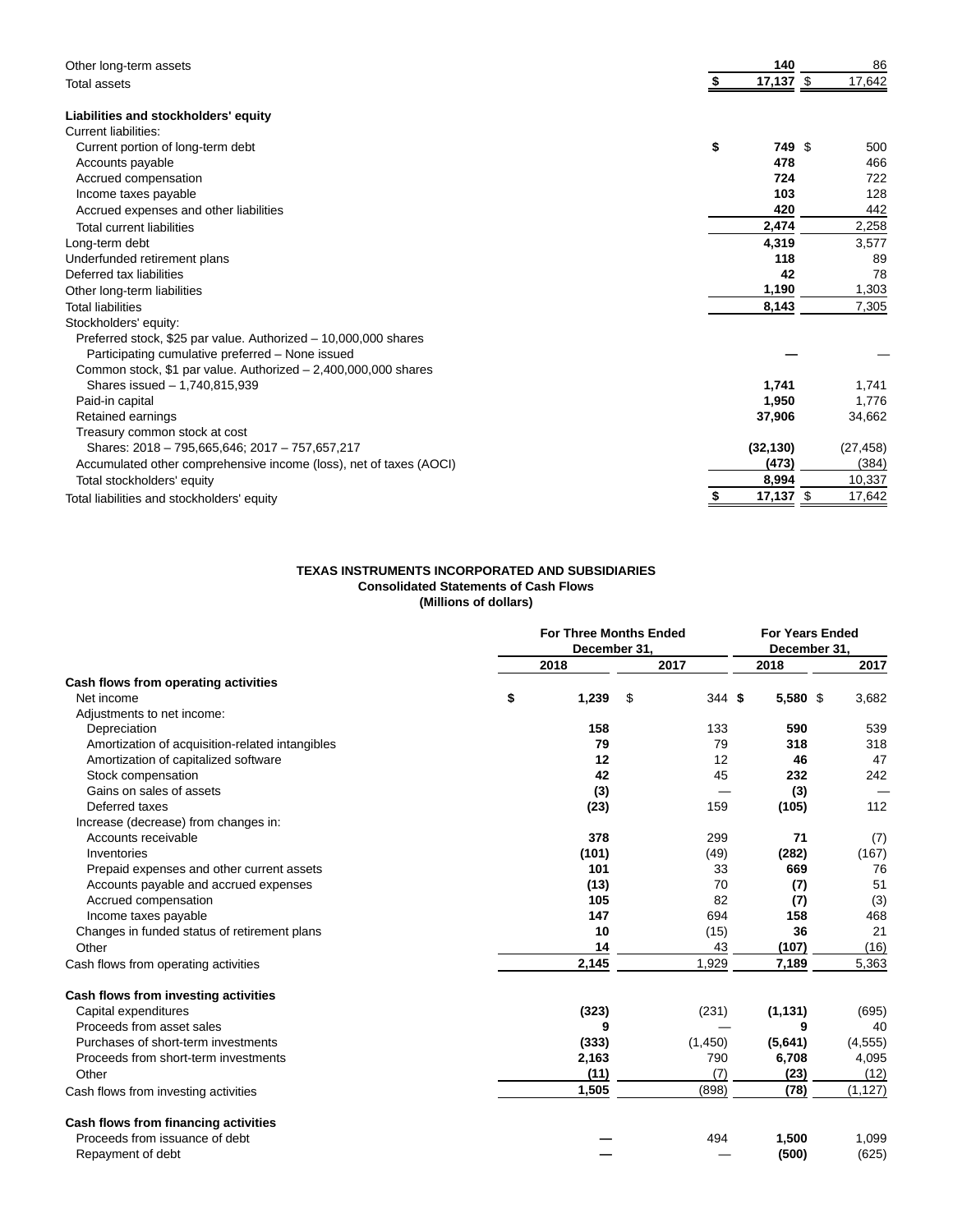| Dividends paid<br>Stock repurchases              | (736)<br>(2,009) | (611)<br>(706) | (2, 555)<br>(5, 100) | (2, 104)<br>(2,556) |
|--------------------------------------------------|------------------|----------------|----------------------|---------------------|
| Proceeds from common stock transactions          | 38               | 162            | 373                  | 483                 |
| Other                                            | (7)              | (10)           | (47)                 | (31)                |
| Cash flows from financing activities             | (2,714)          | (671)          | (6, 329)             | (3,734)             |
| Net change in cash and cash equivalents          | 936              | 360            | 782                  | 502                 |
| Cash and cash equivalents at beginning of period | 1.502            | 1.296          | 1.656                | 1,154               |
| Cash and cash equivalents at end of period       | 2,438            | 1.656          | $2,438$ \$           | 1,656               |

## **Quarterly segment results**

Amounts are in millions of dollars.

| 4Q18  |    |       | Change |  |
|-------|----|-------|--------|--|
|       |    |       |        |  |
| 2,638 | \$ | 2,535 | 4%     |  |
| 1,233 | \$ | 1,188 | 4%     |  |
|       |    |       |        |  |
| 791   | \$ | 896   | (12)%  |  |
| 234   | \$ | 307   | (24)%  |  |
|       |    |       |        |  |
| 288   | \$ | 319   | (10)%  |  |
| 49    | \$ | 68    | (28)%  |  |
|       |    |       | 4Q17   |  |

\* Includes acquisition charges and restructuring charges/other.

### Compared with the year-ago quarter:

**Analog:** (includes Power, Signal Chain and High Volume)

- Revenue increased due to Signal Chain and Power, partially offset by declines in High Volume.
- Operating profit increased primarily due to higher revenue and associated gross profit.

**Embedded Processing:** (includes Connected Microcontrollers and Processors)

- Revenue decreased in both product lines.
- Operating profit decreased primarily due to lower revenue and associated gross profit.

**Other:** (includes DLP<sup>®</sup> products, calculators and custom ASIC products)

Revenue decreased by \$31 million, and operating profit decreased by \$19 million.

#### **Annual segment results**

Amounts are in millions of dollars.

|                             | 2018 |        | 2017 |       | Change |  |
|-----------------------------|------|--------|------|-------|--------|--|
| Analog:                     |      |        |      |       |        |  |
| Revenue                     | \$   | 10,801 | \$   | 9,900 | 9%     |  |
| Operating profit            | \$   | 5,109  | \$   | 4,468 | 14%    |  |
| <b>Embedded Processing:</b> |      |        |      |       |        |  |
| Revenue                     | \$   | 3,554  | \$   | 3,498 | 2%     |  |
| Operating profit            | \$   | 1,205  | \$   | 1,143 | 5%     |  |
| Other:                      |      |        |      |       |        |  |
| Revenue                     | \$   | 1.429  | \$   | 1,563 | (9)%   |  |
| Operating profit*           | \$   | 399    | \$   | 472   | (15)%  |  |

\* Includes acquisition charges and restructuring charges/other.

Compared with the prior year:

## **Analog:**

- Revenue increased due to Power and Signal Chain, partially offset by declines in High Volume.
- Operating profit increased due to higher revenue and associated gross profit.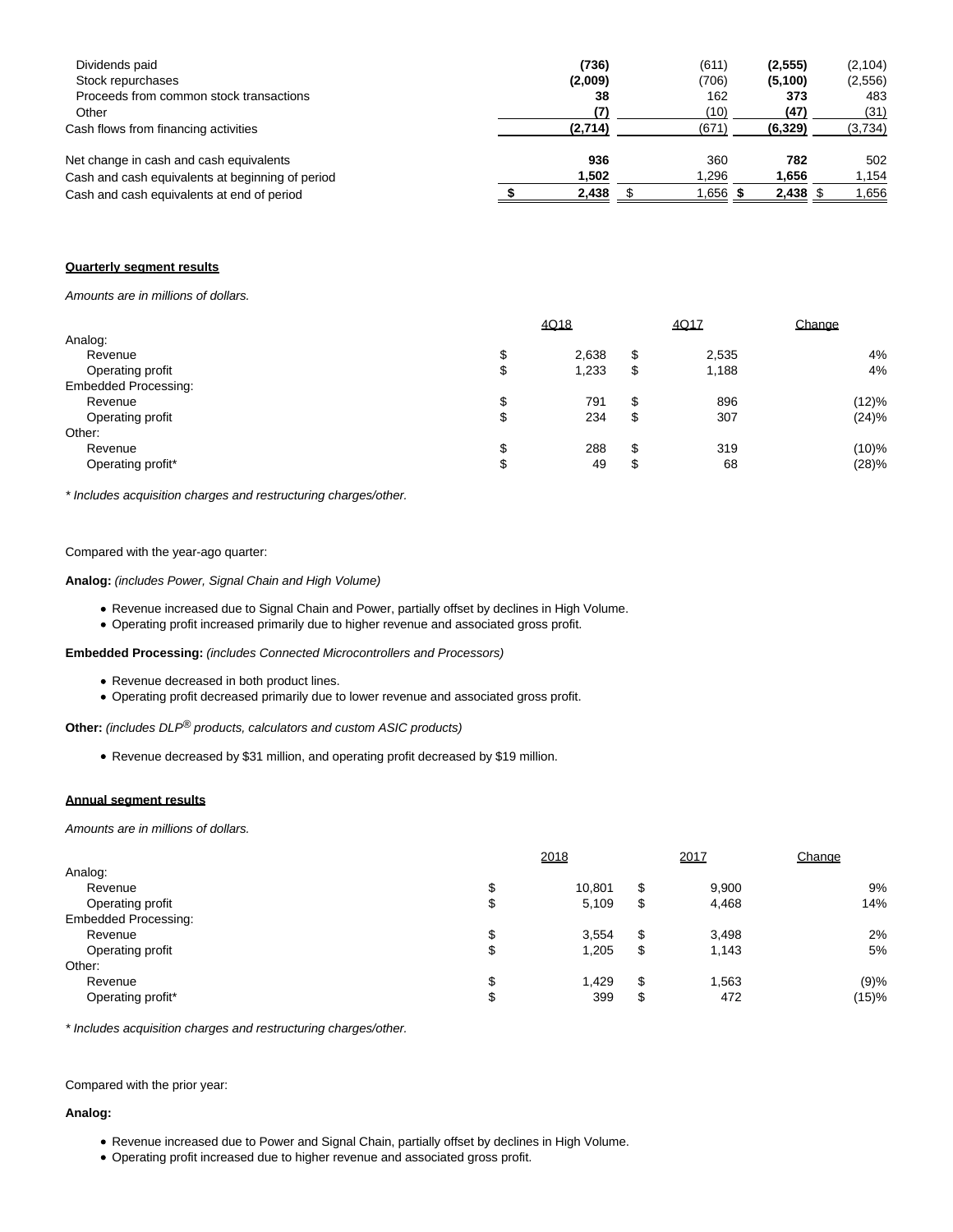#### **Embedded Processing:**

- Revenue increased due to Connected Microcontrollers. Processors was about even.
- Operating profit increased primarily due to higher gross profit.

## **Other:**

Revenue decreased by \$134 million, and operating profit decreased by \$73 million.

#### **Non-GAAP financial information**

This release includes references to free cash flow and ratios based on that measure. These are financial measures that were not prepared in accordance with GAAP. Free cash flow was calculated by subtracting capital expenditures from the most directly comparable GAAP measure, cash flows from operating activities (also referred to as cash flow from operations).

We believe that free cash flow and the associated ratios provide insight into our liquidity, our cash-generating capability and the amount of cash potentially available to return to shareholders, as well as insight into our financial performance. These non-GAAP measures are supplemental to the comparable GAAP measures.

Reconciliation to the most directly comparable GAAP measures is provided in the table below.

Amounts are in millions of dollars.

|                                                          | <b>For Years Ended</b><br>December 31. |           |      |        |        |
|----------------------------------------------------------|----------------------------------------|-----------|------|--------|--------|
|                                                          |                                        | 2018      |      | 2017   | Change |
| Cash flow from operations (GAAP)                         | \$                                     | 7.189     | - \$ | 5.363  | 34%    |
| Capital expenditures                                     |                                        | (1, 131)  |      | (695)  |        |
| Free cash flow (non-GAAP)                                |                                        | 6,058     |      | 4,668  | 30%    |
| Revenue                                                  |                                        | 15,784 \$ |      | 14,961 |        |
| Cash flow from operations as a percent of revenue (GAAP) |                                        | 45.5%     |      | 35.8%  |        |
| Free cash flow as a percent of revenue (non-GAAP)        |                                        | 38.4%     |      | 31.2%  |        |

This release also includes references to an annual operating tax rate, a non-GAAP term we use to describe the estimated annual effective tax rate, a GAAP measure that by definition does not include discrete tax items. We believe the term annual operating tax rate more clearly communicates that discrete tax items are excluded from such rate. The term also helps differentiate from the effective tax rate, which includes discrete tax items. No adjustments are made to the estimated annual effective tax rate when using the term annual operating tax rate.

#### **Notice regarding forward-looking statements**

This release includes forward-looking statements intended to qualify for the safe harbor from liability established by the Private Securities Litigation Reform Act of 1995. These forward-looking statements generally can be identified by phrases such as TI or its management "believes," "expects," "anticipates," "foresees," "forecasts," "estimates" or other words or phrases of similar import. Similarly, statements herein that describe TI's business strategy, outlook, objectives, plans, intentions or goals also are forward-looking statements. All such forward-looking statements are subject to certain risks and uncertainties that could cause actual results to differ materially from those in forward-looking statements.

We urge you to carefully consider the following important factors that could cause actual results to differ materially from the expectations of TI or our management:

- Market demand for semiconductors, particularly in our end markets;
- Our ability to compete in products and prices in an intensely competitive industry;
- Customer demand that differs from forecasts and the financial impact of inadequate or excess company inventory that results from demand that differs from projections;
- Economic, social and political conditions in the countries in which we, our customers or our suppliers operate, including security risks; global trade policies; political and social instability; health conditions; possible disruptions in transportation, communications and information technology networks; and fluctuations in foreign currency exchange rates;
- Evolving cybersecurity threats to our information technology systems or those of our customers or suppliers;
- Natural events such as severe weather, geological events or health epidemics in the locations in which we, our customers or our suppliers operate;
- Our ability to develop, manufacture and market innovative products in a rapidly changing technological environment;
- Timely implementation of new manufacturing technologies and installation of manufacturing equipment, and the ability to obtain needed third-party foundry and assembly/test subcontract services;
- Availability and cost of raw materials, utilities, manufacturing equipment, third-party manufacturing services and manufacturing technology;
- Compliance with or changes in the complex laws, rules and regulations to which we are or may become subject, or actions of enforcement authorities, that restrict our ability to manufacture or ship our products or operate our business, or subject us to fines, penalties or other legal liability;
- Product liability or warranty claims, claims based on epidemic or delivery failure, or other claims relating to our products, manufacturing, services, design or communications, or recalls by our customers for a product containing one of our parts;
- Changes in tax law and accounting standards that can impact the tax rate applicable to us, the jurisdictions in which profits are determined to